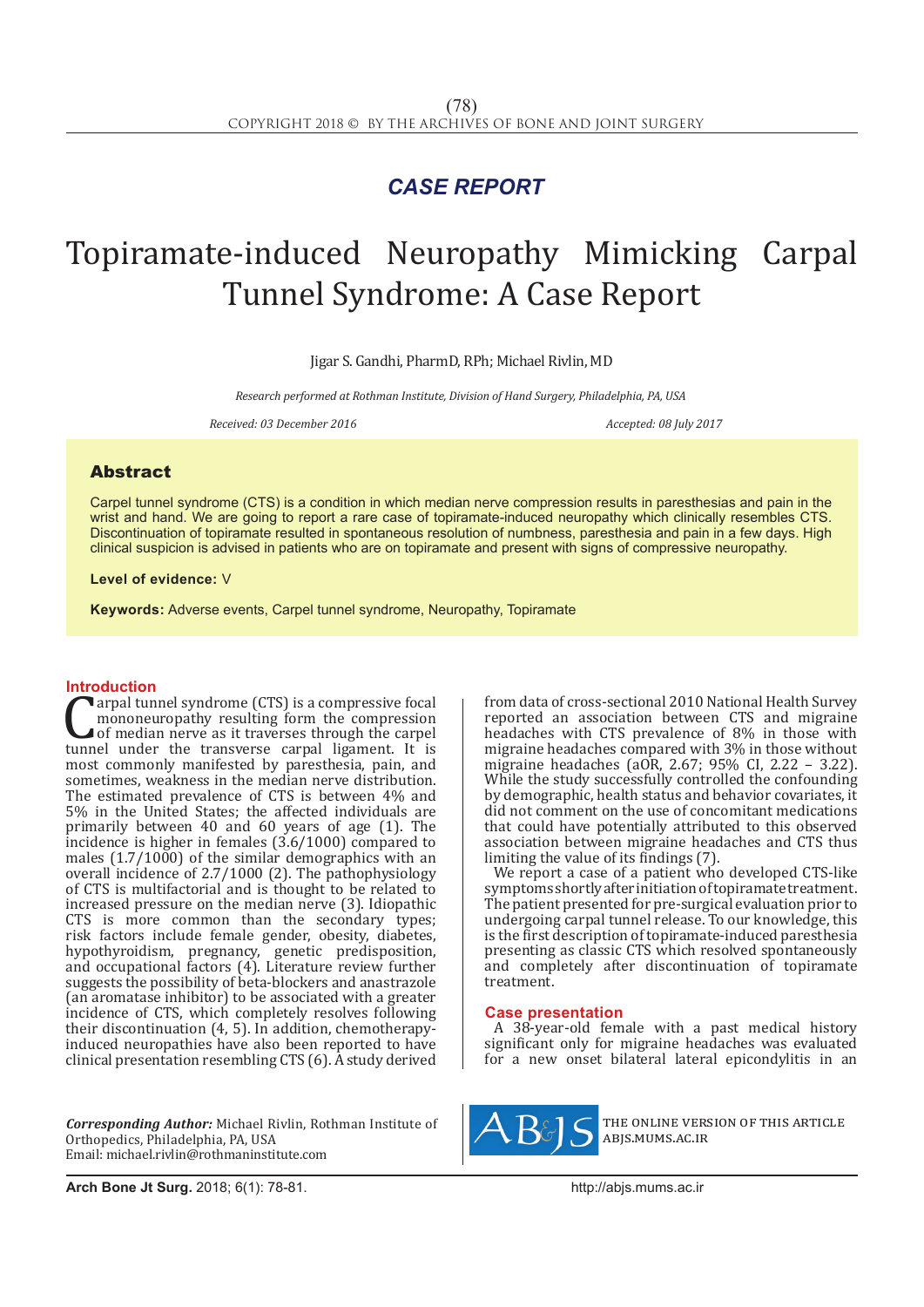THE ARCHIVES OF BONE AND JOINT SURGERY. ABJS.MUMS.AC.IR TOPIRAMATE-INDUCED CARPEL TUNNEL SYNDROME VOLUME 6. NUMBER 1. JANUARY 2018

outpatient setting. At the time of her 1-month follow up status-post corticosteroid injection to her left lateral epicondyl, patient complained of having newly developed numbness and tingling in her fingers bilaterally, which had worsened over a few days and were refractory to splints that she wore on her wrists at night (as part of the lateral epicondylitis treatment). All of her fingers were involved with worse numbness and tingling affecting the radial 4 digits of her hand and palm with escalation of symptoms at night. Besides starting migraine prophylaxis with topiramate 50 mg twice daily orally, patient's history had remained uneventful during that 1-month follow up period. Although unable to recall the exact timing of appearance of the paresthesia with respect to initiation of topiramate, the patient admits experiencing symptoms soon after initiating topiramate. Targeted physical examination revealed soreness over the carpal tunnel. The Durkan's compression test as well as Phalen and reverse Phalen maneuvers reproduced numbness and tingling symptoms in the first four digits bilaterally. The scratch collapse test was also mildly positive on carpal tunnel area bilaterally, but negative over the dorsum of the hand as a control. The patient was then sent home with a recommendation to wear nighttime wrist splints in neutral position in both hands. Upon failure of splinting, she was referred for an electromyography (EMG) study to help confirm the diagnosis of CTS for possible surgical evaluation. Results of the EMG study were normal for motor and sensory nerve conduction of median and ulnar nerves bilaterally. The patient was then encouraged to contact her neurologist for a possibility of topiramate causing her symptoms. The symptoms spontaneously resolved within days soon after the discontinuation of topiramate. At the 8 month follow up visit (for an unrelated complained), she exhibited no symptoms or physical examination signs of carpal tunnel syndrome. She had not resumed topiramate treatment.

### **Discussion**

Although peripheral neuropathy presenting as paresthesias is a well-known side effect of topiramate, this case report is of a significant value as it illustrates its manifestation as classic CTS. According to the American Academy of Orthopedic Surgeons treatment guideline, early surgery is an option based on the clinical diagnosis of CTS, as in this case, without the need of confirmatory electrodiagnostic evaluation. Studies have shown that 13% of patients with symptomatic CTS have a negative electrodiagnostic workup (negative electromyography and nerve conductions studies) (8). Although the exact

mechanism responsible for development of this patient's symptoms is unknown, spontaneous resolution of the symptoms after discontinuation of topiramate strongly suggests its role as a causative agent in this particular patient.

### *Topiramate and Paresthesia*

Topiramate is an antiepileptic drug that is indicated for initial therapy for newly diagnosed focal and mixed seizure disorders as well as a monotherapy for refractory generalized tonic-clonic convulsions in adults and children (9). Topiramate is also shown to be effective in migraine prophylaxis. As it is the case with many other antiepileptic drugs, the non-specific pharmacologic behavior of topiramate is likely to contribute to its variety of adverse drug events (10). Paresthesia is a known side effect of topiramate treatment and most likely reflects topiramate-related inhibition of carbonic anhydrase enzyme. In a study evaluating 386 patients receiving topiramate 100 mg/day, the overall incidence of paresthesia was 50.5% while the cumulative incidence of this adverse events was 42.5% by day 28 and reached 49.5% by day 42 (10). Although some studies have reported that the topiramate-induced paresthesias resolves spontaneously over time, one study failed to demonstrate this phenomenon (11-14). In another study of 149 patients receiving topiramate the average time of onset of paresthesia was 2.8 days after the initiation of topiramate treatment (14).

Ultimately, a high clinical suspicion is needed to rule out drug-induced CTS with topiramate as it can be mistaken for classic CTS. This patient met all clinical criteria for carpal tunnel syndrome and was undergoing evaluation for CTS with a direct path to unnecessary surgical intervention. Clinical vigilance and a trial of weaning from topiramate under the supervision of the prescribing physician is encouraged in patients with signs of CTS who are on this medication. As reported in this case, stopping topiramate may resolve all symptoms and potentially avoid undue surgical risk.

Jigar S. Gandhi PharmD RPh Rutgers New Jersey Medical School, Newark, NJ

Michael Rivlin MD

Rothman Institute, Division of Hand Surgery, Philadelphia, PA, USA

### **References**

- 1. Atroshi I, Gummesson C, Johnsson R, Ornstein E, Ranstam J, Rosen I. Prevalence of carpal tunnel syndrome in a general population. JAMA. 1999; 282(2):153-8.
- 2. Tuppin P, Blotiere PO, Weill A, Ricordeau P, Allemand H. [Carpal tunnel syndrome surgery in France in 2008: patients' characteristics and management]. Rev Neurol (Paris). 2011; 167(12):905-15.